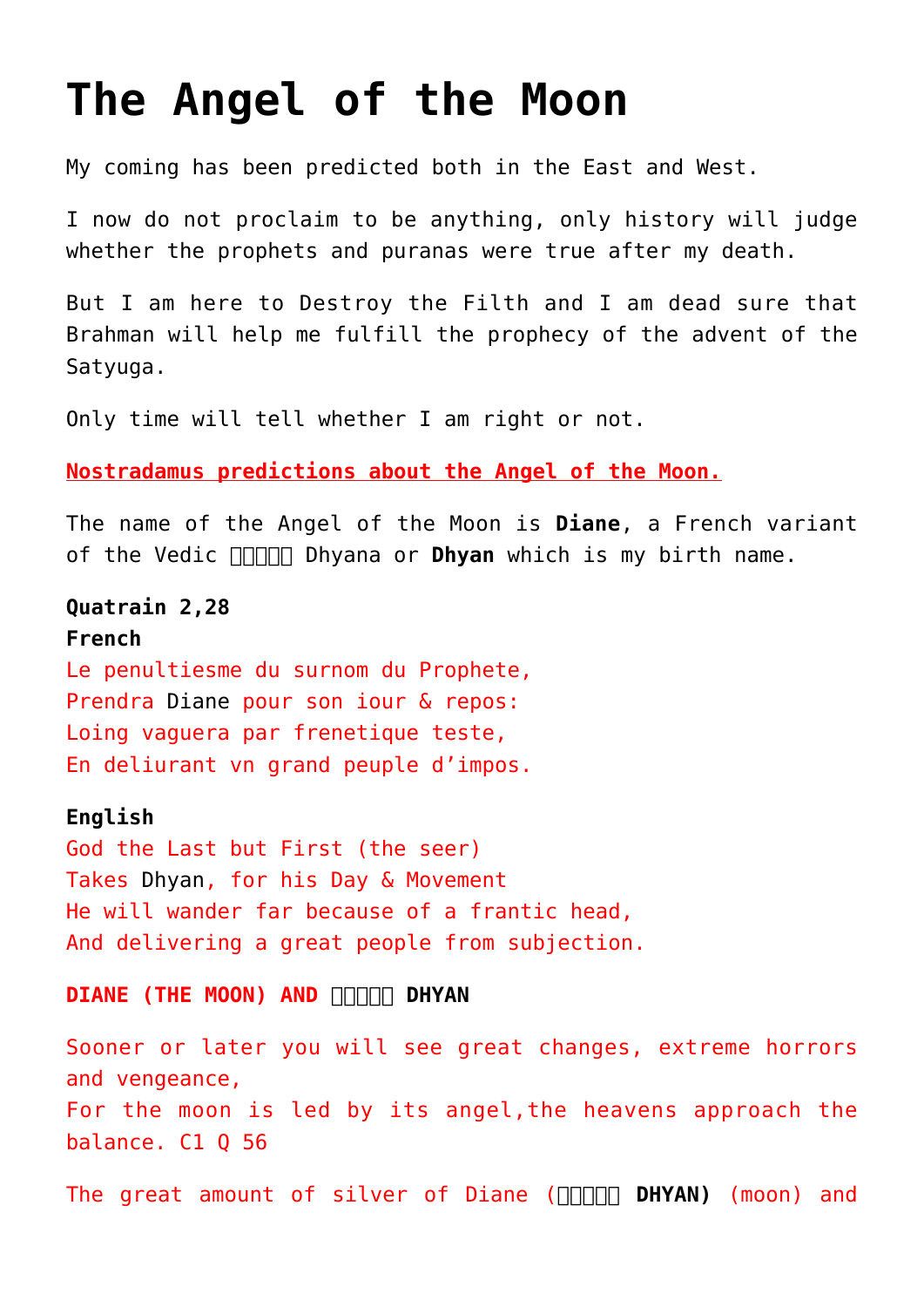Mercury (Hermes.) The images will be seen in the lake (the mind of Diane (**[ध्यान](https://aryadharma.world/vedasandupanishads/dhyan/) [DHYAN\)](https://aryadharma.world/vedasandupanishads/dhyan/)** meditation) The sculptor looking for new clay. He and his followers will be [soaked in gold.](https://aryadharma.world/vedasandupanishads/brahman/) (a Hermetic reference to the attainment of enlightenment.) C 9 Q 12 Second to the last of the prophet's name Will take Diane's (**[ध्यान DHYAN\)](https://aryadharma.world/vedasandupanishads/dhyan/)** day (the moon's day) as his day of rest C 2 Q 28 The moon in the middle of the night The young sage alone with his mind has seen it. His disciples invite him to become immortal His body in the fire. THE MAN FROM THE EAST AT HOME IN THE WEST He will appear in Asia (and be) at home in Europe . . C 10 Q 75 The man from the East will come out of his seat Passing across the Apennines to see France He will fly through the sky, . . C 2 0 29 FROM TNDTA From three water signs will be born a man who will make Thursday his feast day, His renown, power, praise and rule will increase by land & Sea. [Great HERME'S ROD](https://www.sacred-texts.com/nos/mrg/nosmrg02.htm) He will fly through the sky, the rains and the snows And strike everyone with his rod C 2 Q 29 He will appear in Asia, at home in Europe. One who is issued from the great Hermes . . C 10 Q 75 THE OUTLAW TEACHER A man will be charged with destroying the temple and religions altered by fantasy.